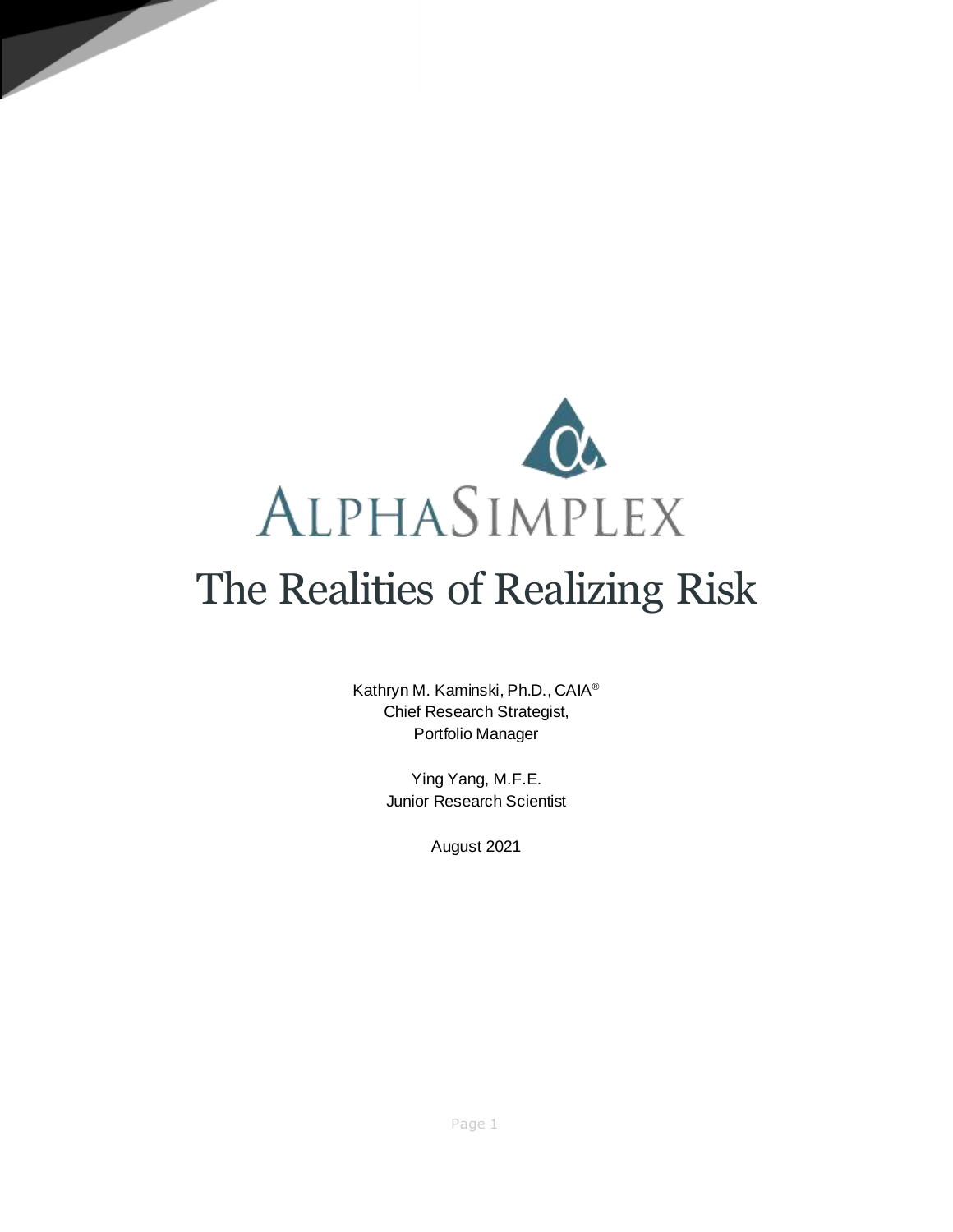

## **Introduction**

Quantitative investing starts and ends with risk. We measure it, we study it, we forecast it, we monitor it, and we use highly technical tools to manage it. Risk can be defined as a situation where things do not end up as you expect. In practice, risk is not constant. It varies over time as things change and it contains a component of uncertainty (or things that are unknown to us). For example, few investors could have known prior to February 2020 that the COVID-19 crisis would occur (an unknown unknown). On the other hand, volatility and correlations are much more consistent and somewhat predictable over time.

# **Post-COVID-19: Realizing Less, Wanting More**

Looking back during the first half of 2021, we began to notice some interesting patterns in realized risk over recent periods. Since June 2020, realized risk has been much lower than might have been expected given the volatility in March and April 2020. In this note, we consider a simple representative trend-following system that takes time-varying positions across four asset classes (equity index futures, fixed income futures, currency futures and forward contracts, and commodity futures). For simplicity, we target this strategy at 10% volatility using a 3-month estimation window for volatility and correlation.

Figure 1 plots targeted volatility (also called *ex ante volatility*) and realized volatility (*ex post volatility*) for this simple 10% volatility (annualized) trend-following strategy from January 2020 to June 2021. For perspective, Figure 1 also includes the realized risk for a 60/40 portfolio<sup>1</sup> (in orange) to demonstrate the magnitude of this volatility. Overall, realized risk was persistently lower and more consistent for trend following than for a traditional 60/40 portfolio. There were certain months (like March 2020, April 2020, and September 2020) where realized risk was drastically lower for the trend-following strategy; conversely, in August 2020 and June 2021, realized risk for the traditional portfolio was lower than the realized risk in trend following. The traditional 60/40 portfolio had large swings in realized volatility over this period, from 5% (December 2020) to 43% (March 2020). The trend-following strategy had a range of volatility much closer to its target (from 4% to 16%); its volatility has been consistently lower than its target since the volatility spike in March 2020.

We began to wonder what was driving this difference. To examine this further, we go back to basics in this note and decompose realized risk into several key components based on market relationships such as volatility and correlation as well as trading effects from a dynamic time-varying strategy.

l <sup>1</sup> In this example, the 60/40 portfolio is a notionally-funded portfolio that is rebalanced quarterly without explicit risk targeting. This is included to provide a benchmark for the magnitude of relative changes in risk during the same period.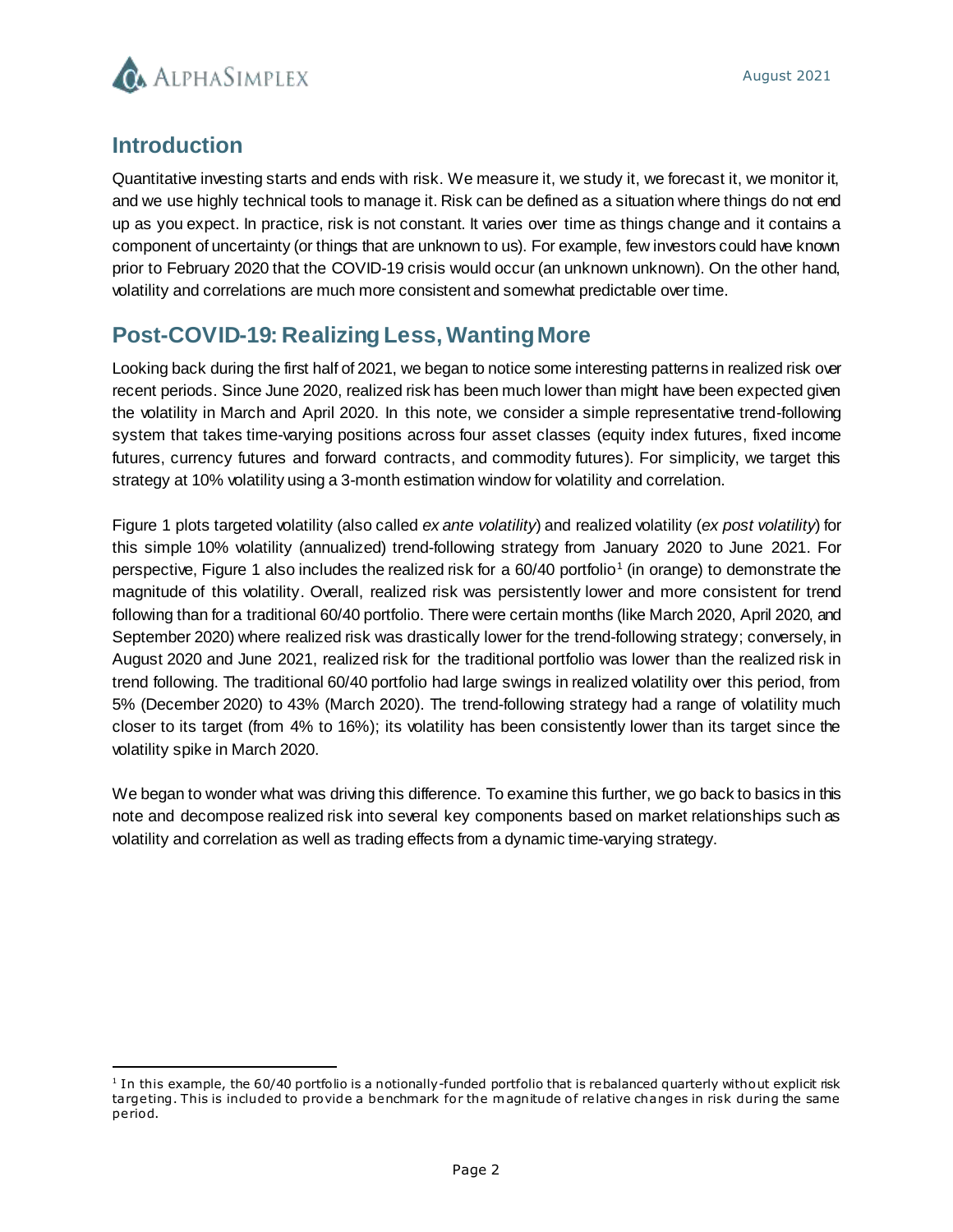



## **2020-2021 Volatility (***Ex Ante* **vs.** *Ex Post***)**

*Figure 1: Realized risk (ex post) for a 60/40 portfolio and a simple representative trend-following strategy with a 10% volatility target (ex ante risk) from January 2020 to June 2021.Source: AlphaSimplex, Bloomberg.* 

# **The Realities of RealizedRisk**

Let's consider two time periods:  $t_0$  and  $t_1$ , where  $t_0$  is the beginning of a month and  $t_1$  is the end of a month. For a dynamic strategy like trend following, we expect the weights, volatility, and correlation between assets to change from month start to month end. Targeted risk is the amount of risk measured at the beginning of a month with the initial weights, initial correlation, and initial volatility estimation. Realized risk for each month is the amount of realized volatility measured at the end of each month. By decoupling the impact of each of these changing factors we can decompose the difference between targeted risk and realized risk into four key components: (1) volatility surprise; (2) correlation surprise; (3) interaction effects between correlation and volatility; <sup>2</sup> and (4) trading effects based on changing assets weights.



 $2$  For clarification, interaction effects take into account the non-linear relationship between correlation and volatility. These effects do not have an intuitive meaning but they are second order and must be included to decompose the total im pact of changing correlations, volatility, and portfolio weights. In general these effects are small in m agnitude and are thus left out of the discussion in this paper.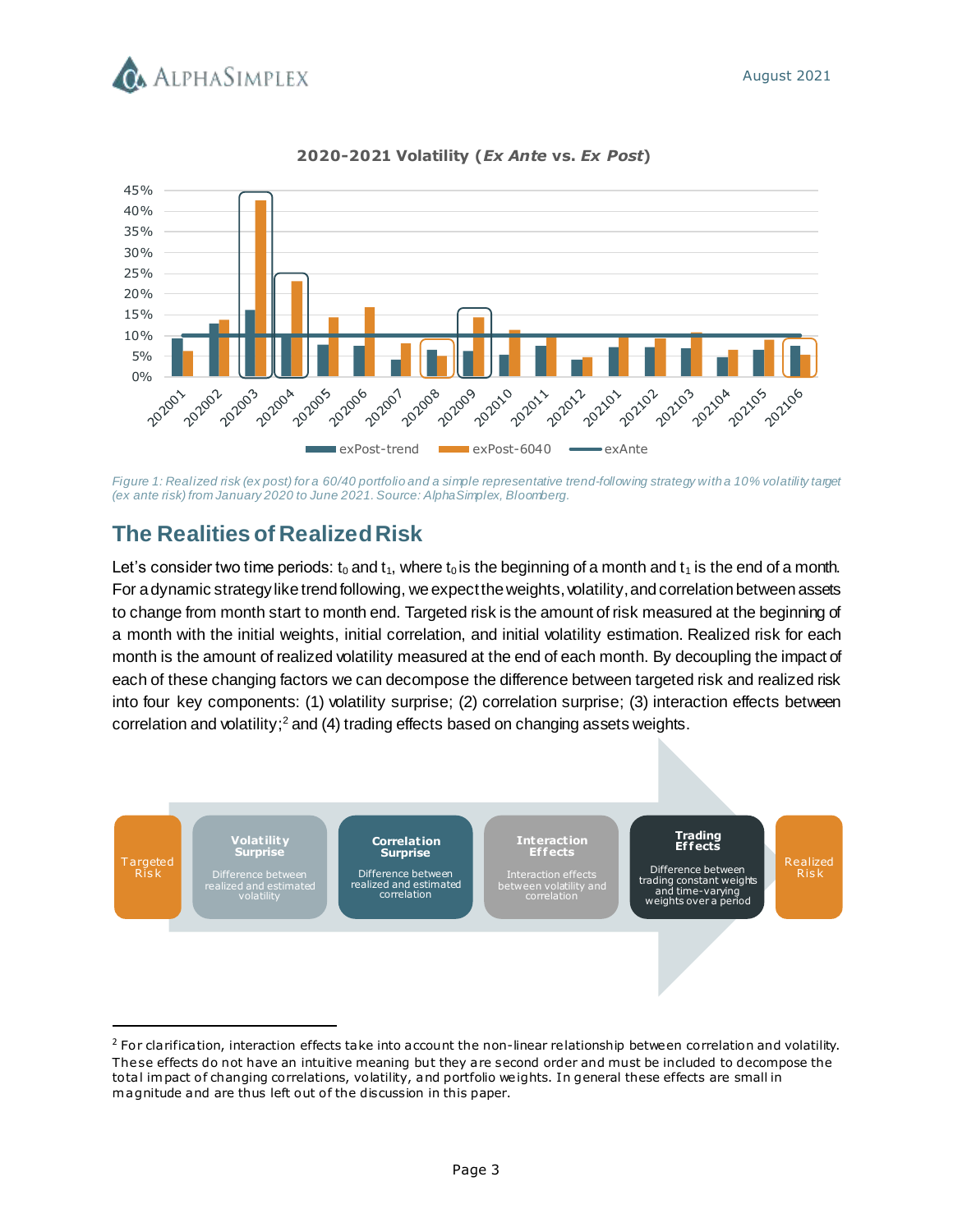

l

*Figure 2: A schematic description of the difference between targeted risk and realized risk based on volatility surprise, correlation surprise, interaction effects, and trading effects.* 

To demonstrate these effects we can plot them graphically using a waterfall chart.<sup>3</sup> We consider some key months in recent history to visualize this decomposition. Figure 3 plots this decomposition during the start of the COVID-19 Crisis (March 2020) and after the U.S. election and positive vaccine news (December 2020). For further examples, Figure 4 plots a very low-volatility month for trend following (April 2021) and the most recent month in this analysis (June 2021).



*Figure 3: Realized risk decomposition for a simple trend-following strategy with a 10% volatility target for March 2020 and December 2020. Source: AlphaSimplex, Bloomberg.*

In Figure 3, we examine the start of the COVID-19 crisis (March 2020) and a month that had very low realized risk (December 2020). In March 2020, we can see that for trend following the volatility surprise was large, but the correlation surprise over the month was negative. The negative correlation surprise reduced the effects of the volatility surprise; the interaction between the two also dampened the overall realized risk. Consistent with a medium-term strategy, we can see that trading effects (the changing portfolio weights) had little impact on the overall realized volatility. In December 2020, we can see a month where both volatility and correlation surprises were negative, resulting in lower realized risk. These two months represent very different risk environments, with the COVID-19 crisis in March 2020 compared to the relatively calm period in December 2020, after positive vaccine news and the U.S. election.

Shifting to 2021, April 2021 was also a month with very low realized volatility for trend following. We can see that both volatility and correlation surprises were negative again, which were the main drivers of such a low realized volatility—just half of the risk target. In June of this year, the impact of both the correlation and volatility surprises decreased significantly in comparison to previous months.

 $3$  Steiner (2013) presents the decomposition with m ore detail on the mathematical specification for this analysis.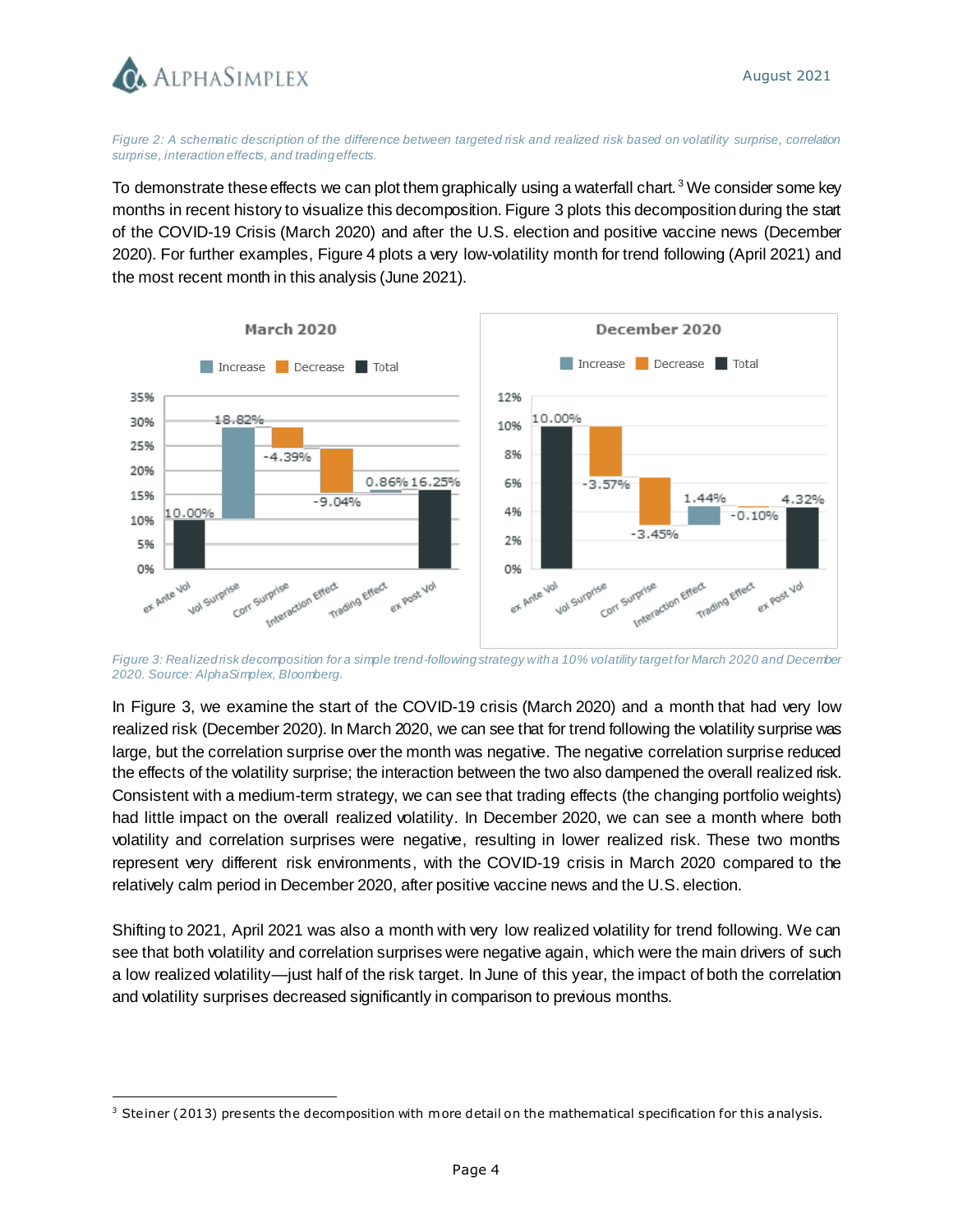



*Figure 4: Realized risk decomposition for a simple trend-following strategy with a 10% volatility target for April 2021 and June 2021. Source: AlphaSimplex, Bloomberg.*

# **Putting recent realized risk into longer term perspective**

Given the very different realized risk profiles outlined in Figure 3 and Figure 4 (from 2020 and 2021), it is interesting to put these results into perspective. Thus, in this section, we review a few longer-term trends in volatility surprise, correlation effects, and trading effects to explain how these recent values fit into a longer-term narrative.

## Don't be surprised by volatility after crisis

l

Volatility surprise is "not surprisingly" the most impactful during and immediately after crisis events. What is more interesting is when volatility surprise is negative for prolonged periods after a crisis. Figure 5 plots the volatility surprise for risk-targeted trend-following strategies since 2000. We can see that a few events were more surprising than others for trend strategies: the Lehman Crisis (Great Financial Crisis or GFC), the Flash Crash, the European Banking Crisis, the Taper Tantrum, the Swiss Franc Event, Volpocalypse, and of course the COVID-19 Crisis. For the more pronounced crisis events like COVID-19 or the Lehman Crisis, we can see a pronounced persistent negative volatility surprise period after the event. This is interesting because it is consistent with behavioral effects like the snake-bite effect,<sup>4</sup> indicating that risk taking may be lower after a crisis due to changing risk preferences of investors.

<sup>&</sup>lt;sup>4</sup> In behavioral finance, the snake-bite effect refers to lackluster performance after a crisis or bubble event as investors are reluctant to re-enter an asset class that has recently experienced significant losses.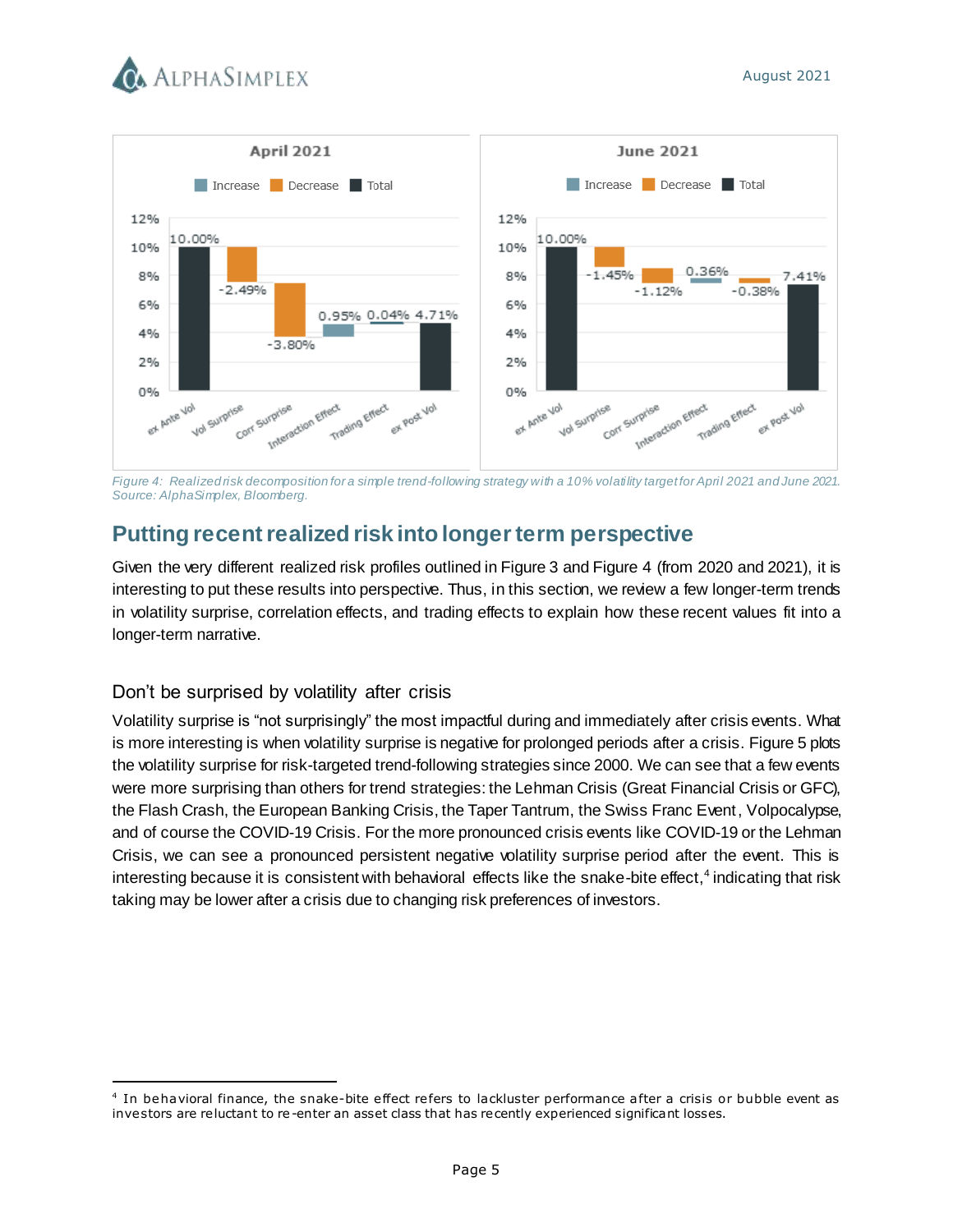



**Volatility Surprise Since 2000**

*Figure 5: Volatility surprise in trend-following strategies since 2000. Key volatility surprise events post 2008 are labeled. Source: AlphaSimplex, Bloomberg.* 

Using this time horizon, there seem to be two key periods: Post-GFC and pre-GFC for volatility surprise in risk targeting. To demonstrate this further, Figure 6 plots a histogram for volatility surprise during these two periods. From Figure 6, we can see that the distribution of volatility surprise has become more fat-tailed with more events both on the lower and higher end. This means that more extreme realized risk values have occurred post-GFC than prior. There is one bucket on the right: a 20% volatility surprise during the GFC and during the beginning of the COVID-19 Crisis in March 2020.



*Figure 6: Historical distributions for volatility surprise pre-Great Financial Crisis (GFC) and post-GFC. The volatility surprise is*  calculated using the metrics described prior and it applies to the measured volatility surprise in risk targeting for a simple trend*following strategy with a 10% risk target. Source: AlphaSimplex, Bloomberg.*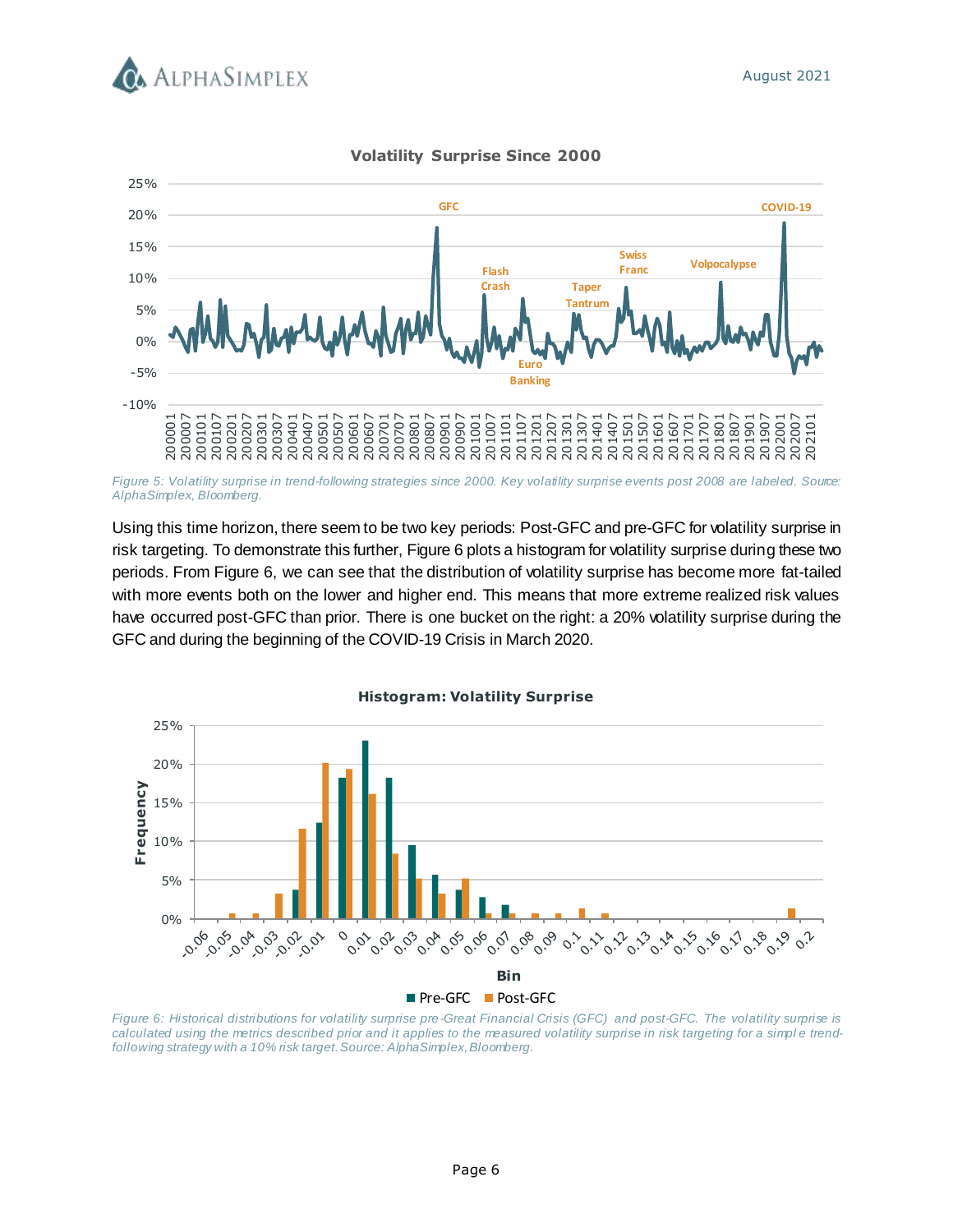

## Correlation Surprise Over time

Correlation is a measure of asset class relationships, which can change over time. In practice it takes time to measure these changes. When we see changes in asset class relationships, we can see that correlation surprise can have a bigger impact on realized risk. Figure 7 plots correlation surprise for trend following since 2000. From this graph, we can see that correlation surprise is relatively stable, with some positive and some negative surprises. During both the GFC and the COVID-19 Crisis, we can see that correlation surprise had a dampening effect on risk in contrast with volatility surprise, as we saw in the previous section. During the recent period, correlation surprise has been somewhat negative. To examine this further, Figure 8 plots correlation surprise for a simple trend-following strategy against a stock/bond correlation for the recent period of January 2019 to June 2021. From Figure 8 we can see that in the recent period asset class relationships have been changing from a classic low-inflation defensive relationship between stocks and bonds to a pro-inflation relationship with positive stock/bond correlation. During periods where correlations change, real correlations can be underestimated. Depending on how trends relate to that change a portfolio can experience either negative or positive correlation surprise. For example, parts of 2018 saw a positive surprise, while the GFC and the COVID-19 Crisis saw negative surprises. As trends developed and strengthened in 2021, it took time to capture the new correlations, which may have led to underestimating risk and causing some negative correlation surprise.



**Correlation Surprise Since 2000**

*Figure 7: Correlation surprise for a 10% risk-targeted trend-following strategy since 2000. Source: AlphaSimplex, Bloomberg.*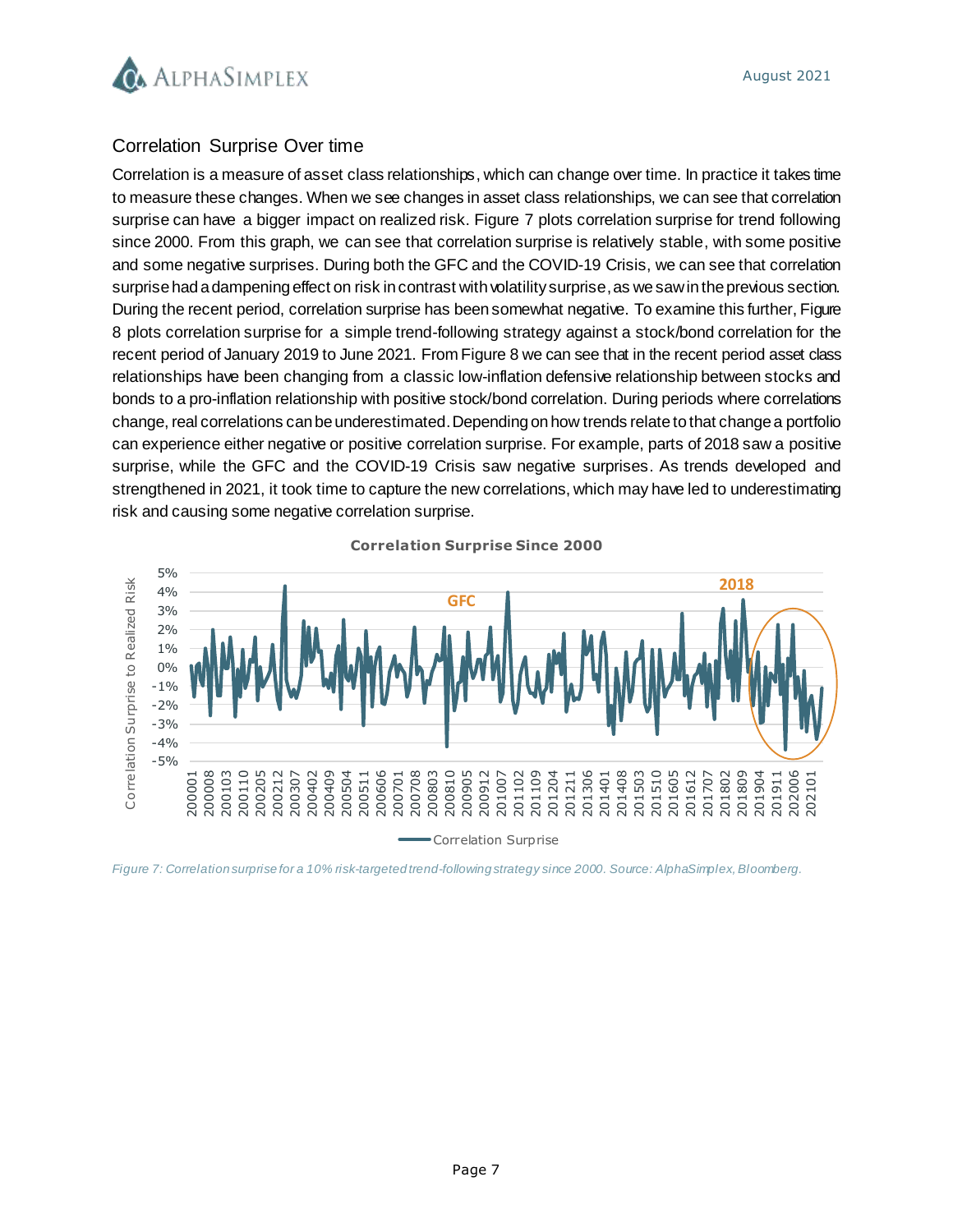



**Correlation Surprise Since 2019 with Stock-Bond Correlation**

*Figure 8: Correlation surprise for a 10% risk-targeted trend-following strategy since 2019 (left axis) and the correlation estimated between S&P 500 and U.S. 10-Year Notes at a weekly frequency over 63-day horizon.Source: AlphaSimplex,Bloomberg.*

## Trading Effects

Dynamic strategies like trend following still tend to be rather smooth over time in how they change positions. This is by design, as trading costs and excessive trading of portfolios can incur undesired effects. The trading effects in realized volatility are defined as the impact of changing portfolio weights during a specific month on the portfolio's overall risk. Figure 9 plots the trading effect on realized risk for a simple 10% risktargeted trend-following strategy. From this graph, we can see that, in general, changing portfolio weights over any individual month has very limited impact on the portfolio's realized risk. There are a few events which stick out: the GFC, 2018, and the start of the COVID-19 Crisis. For the GFC, changing weights seemed to increase the realized volatility of the strategy during September 2008 and subsequently decreased the realized risk in October 2008. This is not surprising because as markets moved drastically, trend-following strategies aggressively repositioned into new trends during this period. The same situation was true for the onset of the COVID-19 Crisis; the changes in portfolio positions over the month of February seemed to actively reduce the realized risk for the strategy. We also note that 2018 was a challenging year for trend following due to some large volatility events. During this year changes in positions due to these events had the impact of reducing realized risk for trend-following strategies. Figure 9 is interesting because it highlights a key feature of trend-following strategies: in general, the month-to-month changes in positioning have little impact on realized risk, yet during extreme events the strategy can change with changing market conditions, more often choosing portfolio changes that reduce realized risk.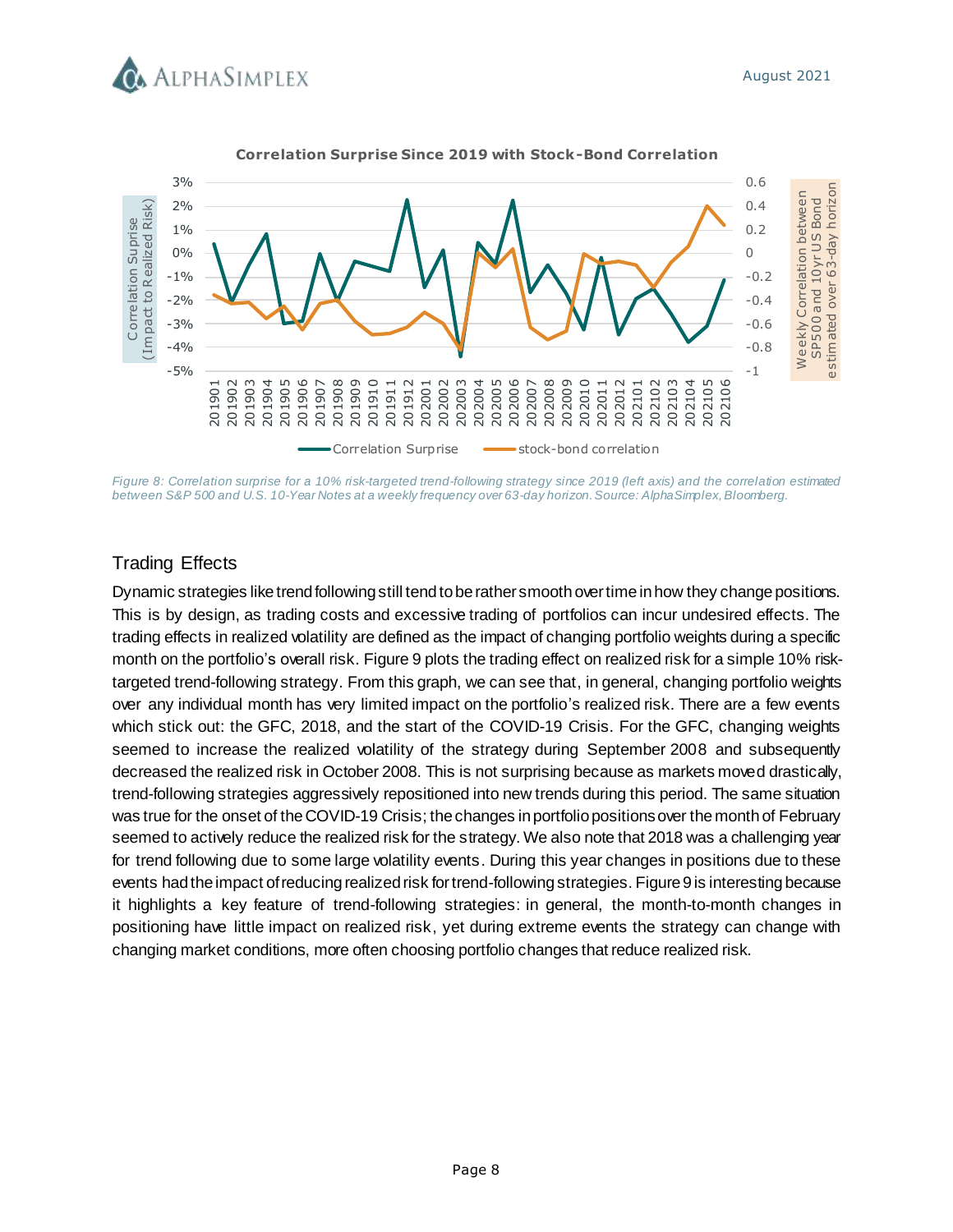



## Does Targeting Risk Faster Hit the Target?

l

One potential criticism for this analysis is that we have used 3-month windows to target risk in the simple trend-following strategy. A simple question could be how consistent these results are with different speeds of measurement. Put simply, if you measure and target risk faster, could you pick up these changes in market risk faster or are they more a function of a changing risk preference and asset class correlation environment? Figure 10 plots realized risk for the current 3-month approach versus 1-month measurement.<sup>5</sup> From this graph, we see improvements for a faster measurement period, with the caveat that a shorter time horizon is often less desirable because it induces bigger trading effects and more position movements over time. This demonstrates how there is still a big component of both volatility and correlation surprise, which impacts realized risk despite different tools for measuring and managing it.

<sup>&</sup>lt;sup>5</sup> In practice even a 3-month estimation period for risk targeting is somewhat choppy over time. Often more smooth multi-horizon measures of volatility and correlation can be used to further dampen the effects of estimation noise. We choose to use a 3-month horizon in this paper to allow the system to be reactive to recent events and avoid the potential bias induced by longer estimation periods, which may include spikes in volatility such as the COVID-19 crisis.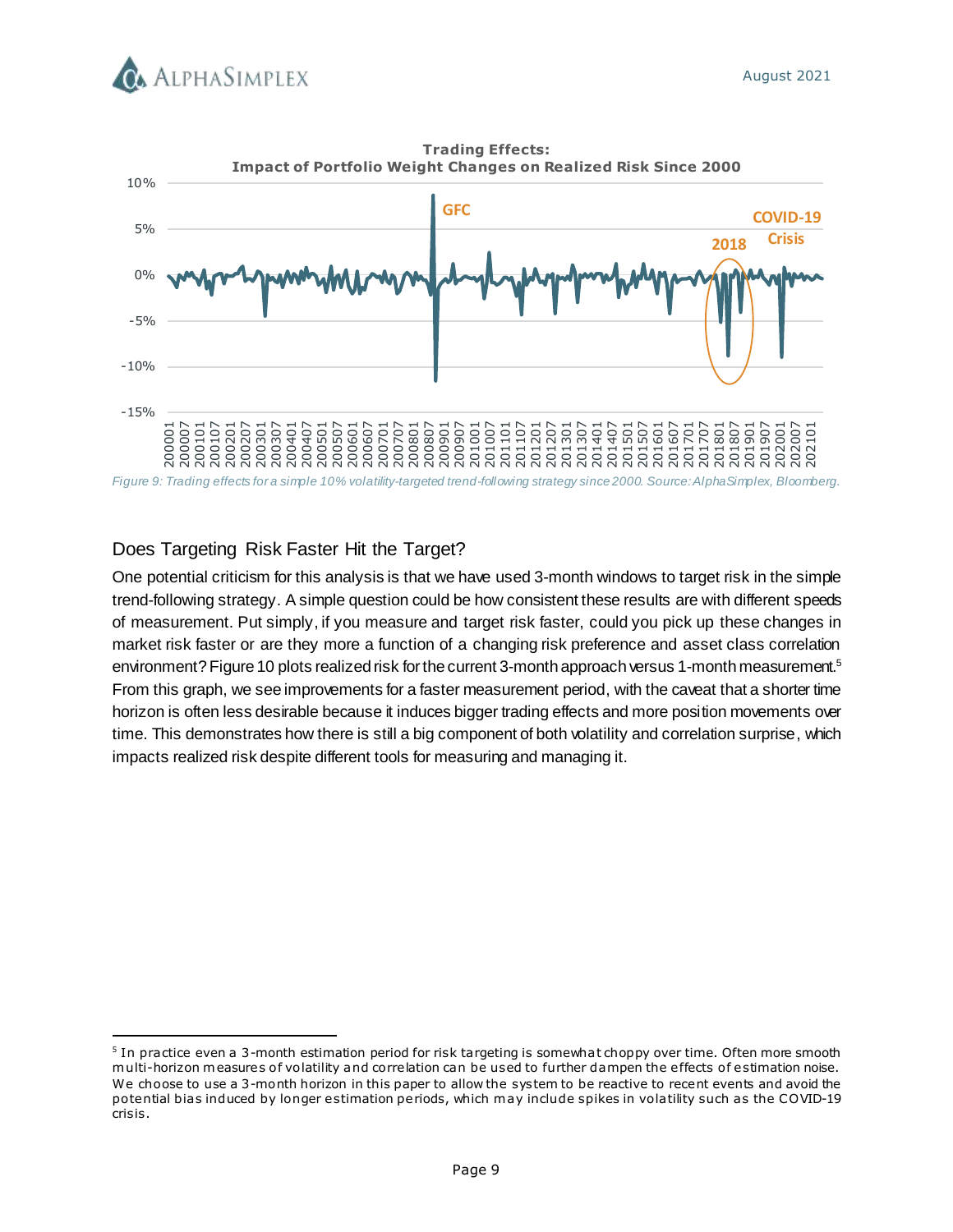



### **Realized Risk: Faster vs. Slower Risk Targeting**

*Figure 10: Realized risk for faster vs. slower trend system targeting 10% volatility.The faster measurement system tends to be closer to the targeted volatility during the period. Source: AlphaSimplex, Bloomberg.* 

# **Realizing Risk into 2021 and Beyond**

In this note, we reviewed the realities of realized risk by examining volatility surprise, correlation surprise, and trading effects, and their role in realizing risk for trend-following strategies. We examined how volatility surprise has been a bit more fat-tailed post-GFC and how correlation surprise has the ability to dampen realized risk in certain extreme scenarios. We also demonstrated how trading effects or portfolio positioning changes more often than not are relatively mundane in terms of realized risk, except during extreme events where portfolio changes have tended to help reduce realized risk.

When we take our findings from this paper to the current environment, there were a few things that stuck out. First, time-varying behavioral preferences for risk and volatility have persisted into 2021, and we can certainly expect more time variation with potential for lower realized risk should these preferences persist. Second, asset class correlations have changed drastically as the inflation theme has entered the markets, resulting in negative correlation surprise on realized risk. The impact of these new relationships between asset classes will continue to filter into portfolios and change realized volatility should the world continue to shift into that direction.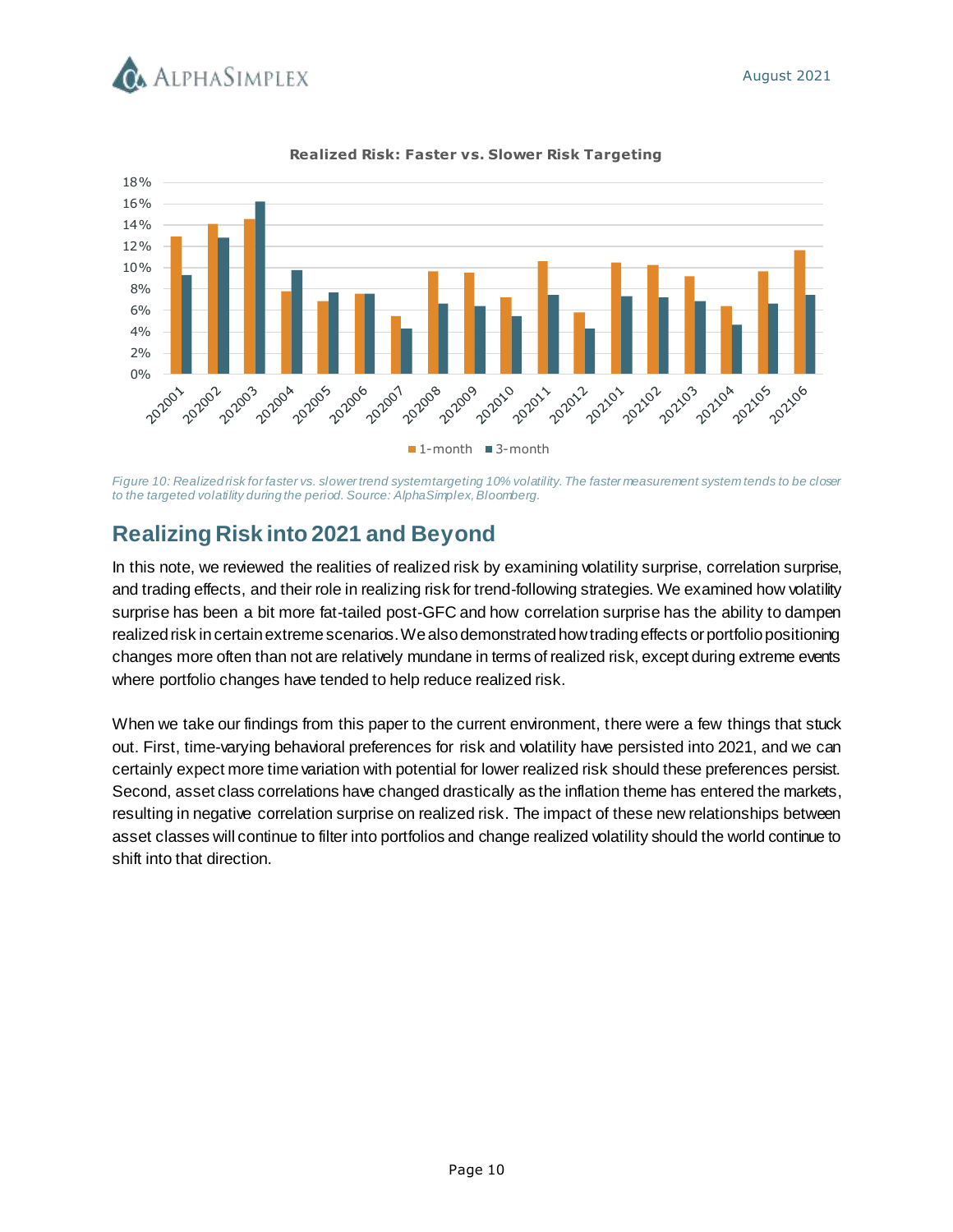

#### **References**

- Greyserman, Alex, and Kathryn M. Kaminski. 2014. *Trend Following with Managed Futures: The Search for Crisis Alpha*. New York: Wiley Trading.
- Steiner, Andreas. 2013. "Reconciling Ex Post and Ex Ante Volatility Figures." Research Note. (February 28, 2013). Available at SSRN: https://ssrn.com/abstract=2231195 or http://dx.doi.org/10.2139/ssrn.2231195.

#### **About the Authors**

Kathryn M. Kaminski, Ph.D., CAIA<sup>®</sup> is the Chief Research Strategist at AlphaSimplex Group. As Chief Research Strategist, Dr. Kaminski conducts applied research, leads strategic research initiatives, focuses on portfolio construction and risk management, and engages in product development. She also serves as a co-portfolio manager for the AlphaSimplex Managed Futures Strategy. Dr. Kaminski's research and industry commentary have been published in a w ide range of industry publications as w ell as academic journals. She is the co-author of the book *Trend Following with Managed Futures: The Search for Crisis Alpha* (2014). Dr. Kaminski holds a B.S. in Electrical Engineering and Ph.D. in Operations Research from MIT.

Ying Yang, M.F.E., is a Junior Research Scientist at AlphaSimplex Group. As a Junior Research Scientist, Ms. Yang focuses on applied research and supports the portfolio management teams. Ms. Yang earned both a B.S. in Mathematics and Physics and a B.A. in Economics and Management from Tsinghua University as w ell as an M.F.E. from the Haas School of Business at the University of California at Berkeley.

#### **Contact Information**

For more information, please contact: [clientservices@alphasimplex.com](mailto:clientservices@alphasimplex.com) 617-475-7100

#### **Disclosures**

Past performance is not necessarily indicative of future results. Managed Futures strategies can be considered alternative investment strategies. Alternative investments involve unique risks that may be different from those associated w ith traditional investments, including illiquidity and the potential for amplified losses or gains. Investors should fully understand the risks associated w ith any investment prior to investing. Commodity -related investments, including derivatives, may be affected by a number of factors including commodity prices, w orld events, import controls, and economic conditions and therefore may involve substantial risk of loss.

The illustrations and examples presented in this document w ere created by AlphaSimplex based on unaudited data and methodologies. Accordingly, w hile the underlying data w ere obtained from sources believed to be reliable, AlphaSimplex provides no assurances as to the accuracy or completeness of these illustrations and examples. The view s and opinions expressed are as of 6/30/2021 and may change based on market and other conditions. There can be no assurance that developments w ill transpire as forecasted, and actual results may vary. All investments are subject to risk, including risk of loss.

This document has been prepared for informational purposes only and should not be construed as investment advice. AlphaSimplex is not registered or authorized in all jurisdictions and the strategy described may not be available to all investors in a jurisdiction. Any provision of investment services by AlphaSimplex w ould only be possible if it w as in compliance w ith all applicable law s and regulations, including, but not limited to, obtaining any required registrations. This material should not be considered a solicitation to buy or an offer to sell any product or service to any person in any jurisdiction w here such activity w ould be unlaw ful.

Publication: August 2021. Copyright © 2021 by AlphaSimplex Group, LLC. All Rights Reserved.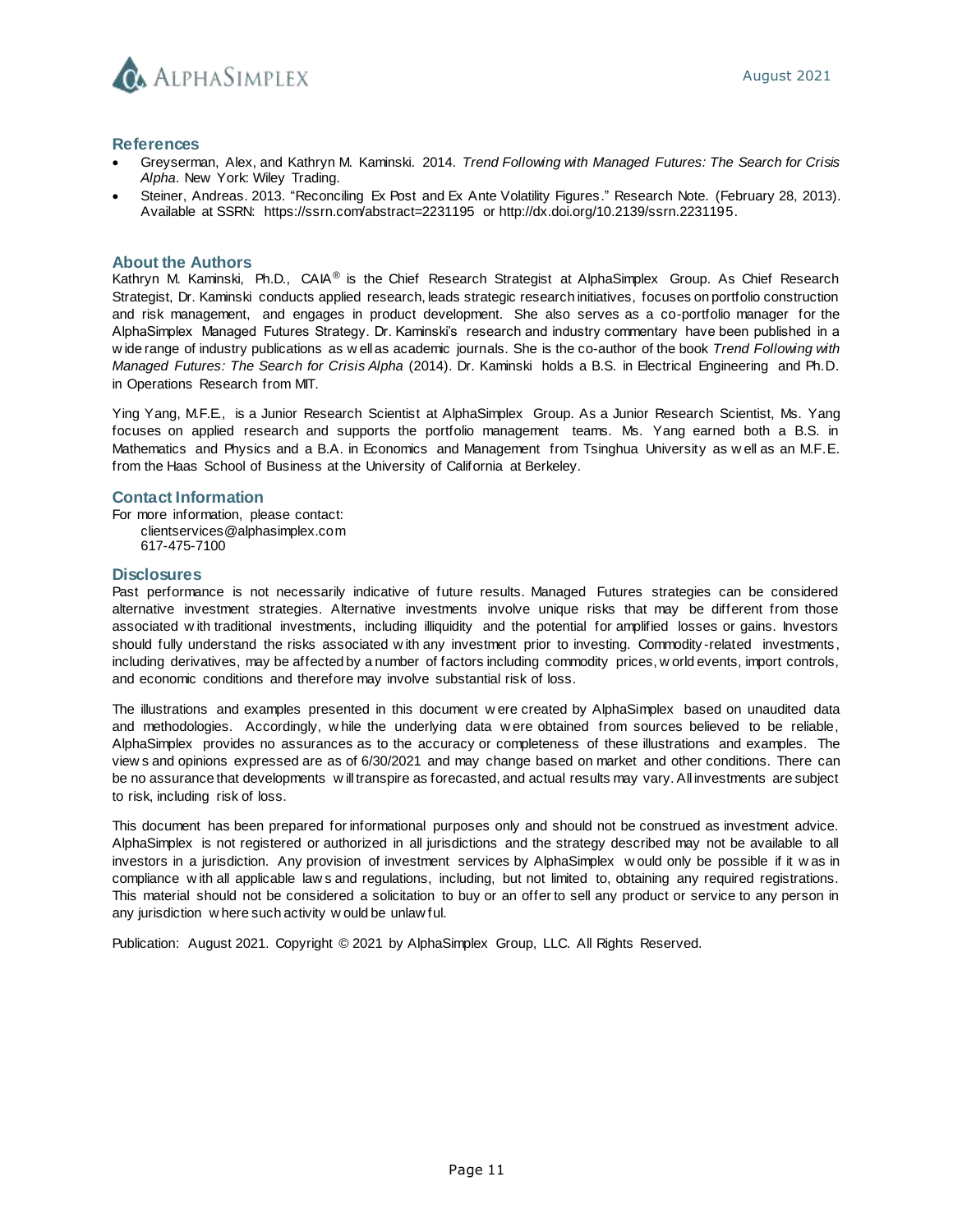

**Outside the United States,** this communication is for information only and is intended for investment service providers or other Professional Clients. This material must not be used w ith Retail Investors. The view s and opinions expressed are as of 6/30/2021 and may change based on market and other conditions. There can be no assurance that developments w ill transpire as forecasted, and actual results may vary. All investments are subject to risk, including risk of loss.

This document may contain references to copyrights, indexes and trademarks that may not be registered in all jurisdictions. Third party registrations are the property of their respective ow ners and are not affiliated w ith Natixis Investment Managers or any of its related or affiliated companies (collectively "Natixis"). Such third party ow ners do not sponsor, endorse or participate in the provision of any Natixis services, funds or other financial products.

This material may not be redistributed, published, or reproduced, in w hole or in part. Although Natixis Investment Managers believes the information provided in this material to be reliable, including that from third party sources, it does not guarantee the accuracy, adequacy or completeness of such information.

**In the E.U. (outside of the UK and France):** Provided by Natixis Investment Managers S.A. or one of its branch offices listed below . Natixis Investment Managers S.A. is a Luxembourg management company that is authorized by the Commission de Surveillance du Secteur Financier and is incorporated under Luxembourg law s and registered under n. B 115843. Registered office of Natixis Investment Managers S.A.: 2, rue Jean Monnet, L-2180 Luxembourg, Grand Duchy of Luxembourg. Italy: Natixis Investment Managers S.A., Succursale Italiana (Bank of Italy Register of Italian Asset Management Companies no 23458.3). Registered office: Via San Clemente 1, 20122 Milan, Italy. Germany: Natixis Investment Managers S.A., Zw eigniederlassung Deutschland (Registration number: HRB 88541). Registered office: Senckenberganlage 21, 60325 Frankfurt am Main. Netherlands: Natixis Investment Managers, Nederlands (Registration number 50774670). Registered office: Stadsplateau 7, 3521AZ Utrecht, the Netherlands. Sw eden: Natixis Investment Managers, Nordics Filial (Registration number 516405-9601 - Sw edish Companies Registration Office). Registered office: Kungsgatan 48 5tr, Stockholm 111 35, Sw eden. Spain: Natixis Investment Managers, Sucursal en España. Serrano n°90, 6th Floor, 28006, Madrid, Spain. Belgium: Natixis Investment Managers S.A., Belgian Branch, Gare Maritime, Rue Picard 7, Bte 100, 1000 Bruxelles, Belgium. **In France:** Provided by Natixis Investment Managers International – a portfolio management company authorized by the Autorité des Marchés Financiers (French Financial Markets Authority - AMF) under no. GP 90-009, and a public limited company (société anonyme) registered in the Paris Trade and Companies Register under no. 329 450 738. Registered office: 43 avenue Pierre Mendès France, 75013 Paris. **In Switzerland:**Provided for information purposes only by Natixis Investment Managers, Sw itzerland Sàrl, Rue du Vieux Collège 10, 1204 Geneva, Sw itzerland or its representative office in Zurich, Schw eizergasse 6, 8001 Zürich. **In the British Isles:**Provided by Natixis Investment Managers UK Limited w hich is authorised and regulated by the UK Financial Conduct Authority (register no. 190258) - registered office: Natixis Investment Managers UK Limited, One Carter Lane, London, EC4V 5ER. When permitted, the distribution of this material is intended to be made to persons as described as follow s: in the United Kingdom: this material is intended to be communicated to and/or directed at investment professionals and professional investors only; in Ireland: this material is intended to be communicated to and/or directed at professional investors only; in Guernsey: this material is intended to be communicated to and/or directed at only financial services providers w hich hold a license from the Guernsey Financial Services Commission; in Jersey: this material is intended to be communicated to and/or directed at professional investors only; in the Isle of Man: this material is intended to be communicated to and/or directed at only financial services providers w hich hold a license from the Isle of Man Financial Services Authority or insurers authorised under section 8 of the Insurance Act 2008. **In the DIFC:** Provided in and from the DIFC financial district by Natixis Investment Managers Middle East (DIFC Branch) w hich is regulated by the DFSA. Related financial products or services are only available to persons w ho have sufficient financial experience and understanding to participate in financial markets w ithin the DIFC, and qualify as Professional Clients or Market Counterparties as defined by the DFSA. No other Person should act upon this material. Registered office: Unit L10-02, Level 10 ,ICD Brookfield Place, DIFC, PO Box 506752, Dubai, United Arab Emirates . **In Japan:** Provided by Natixis Investment Managers Japan Co., Ltd. Registration No.: Director-General of the Kanto Local Financial Bureau (kinsho) No.425. Content of Business: The Company conducts investment management business, investment advisory and agency business and Type II Financial Instruments Business as a Financ ial Instruments Business Operator. **In Taiwan:** Provided by Natixis Investment Managers Securities Investment Consulting (Taipei) Co., Ltd., a Securities Investment Consulting Enterprise regulated by the Financial Supervisory Commission of the R.O.C. Registered address: 34F., No. 68, Sec. 5, Zhongxiao East Road, Xinyi Dist., Taipei City 11065, Taiw an (R.O.C.), license number 2020 FSC SICE No. 025, Tel. +886 2 8789 2788. **In Singapore:** Provided by Natixis Investment Managers Singapore Limited (company registration no. 199801044D) to distributors and institutional